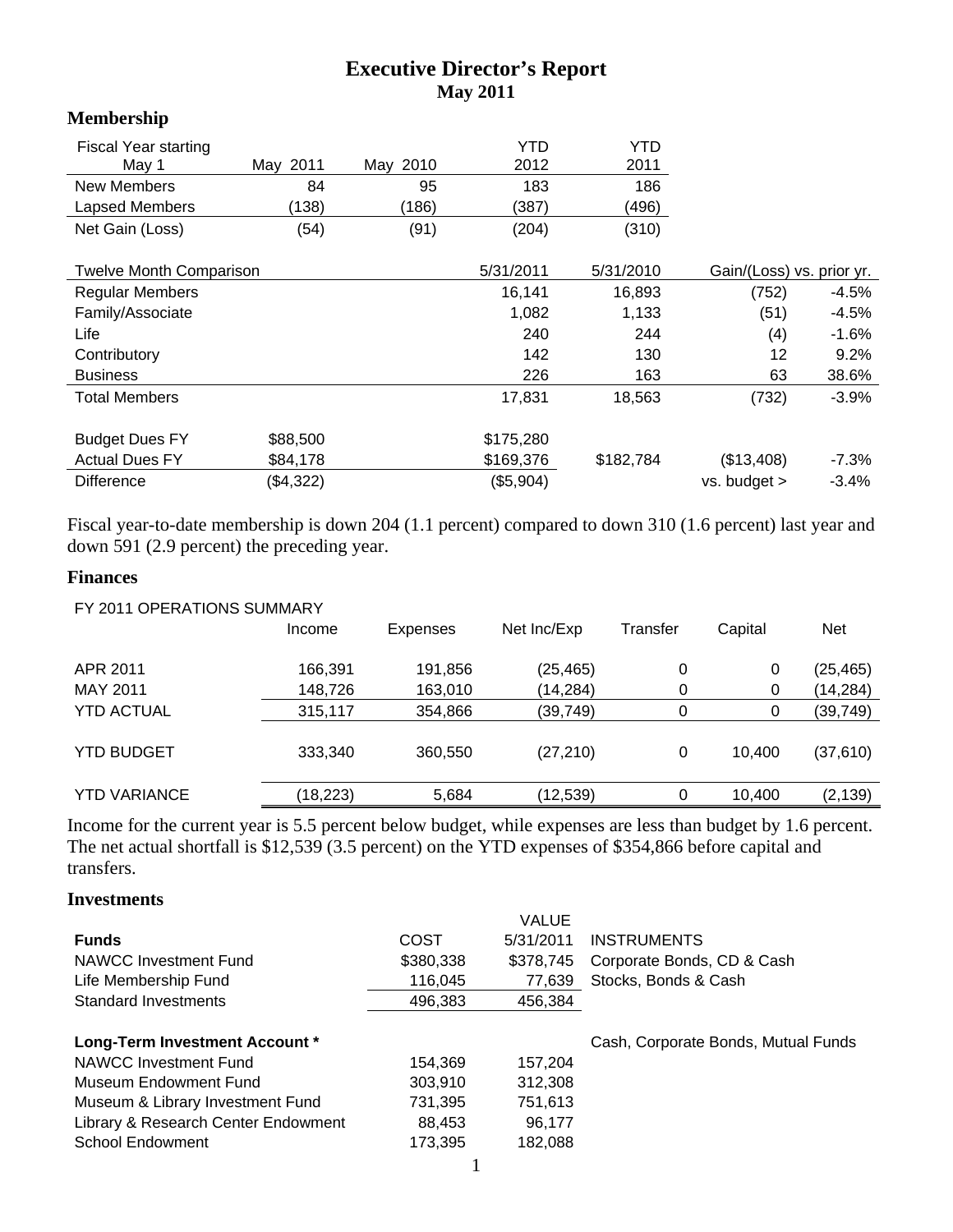| <b>Pritchard Fund</b>          | 44.120    | 44.120    |
|--------------------------------|-----------|-----------|
| Subtotal Long-Term Investments | 1.495.642 | 1,543,510 |
|                                |           |           |
| Total Investments              | 1,992,025 | 1,999,894 |
|                                |           |           |

\*Consolidated Long-Term funds balance-Individual named account balances calculated

The current values on investments reflect paper gains and losses due to market fluctuations. Since most of our fixed income investments are held to maturity, actual gains and losses will only occur at maturity or when an investment is sold.

#### **Development**

Regular donations total \$22,212 YTD versus \$33,161 for the previous year. General giving is up because last year's amount included a \$21,000 restricted contribution. Pledge payments YTD are \$10,500. In-kind donations total \$264 versus \$285 last year. In-kind donations do not include items donated for which the value is not determined.

The donor reception at the National Convention for donors who gave \$100 or more in the 2011 fiscal year and members of our 1943 Heritage Society and John Harrison Endowment Society was attended by approximately 80 persons. I would like to thank the 2011 Convention Committee, which provided the food and refreshments for the donor reception. Three members gave me gifts at the reception, totaling \$600.

Recent contributions: \$2,000, Kentucky Thoroughbreds Chapter 140; \$1,000, Inland Counties Chapter 81; \$500, George E. Lee Michiana Chapter 26; and a commitment of \$500 from Lone Star Chapter 124, in addition to the previously given \$31,000 from Florida Gold Coast Chapter 60 and additional funds from others, is allowing us to proceed with the construction of two new classrooms in the lower level of our main building in Columbia. The total project cost for design, construction, and equipment is \$42,461. We still need \$4,200 to fully fund all components of this project. Florida Gold Coast Chapter 60 was awarded our Chapter Donor of the Year for the 2010-2011 fiscal year for their contributions to the classroom project and several other projects.

The museum security upgrade project is currently being implemented with funds provided by Buckeye Chapter 23 and private and corporate gifts.

### **Information Services – Kevin Osborne, IS Director**

We experienced a "hack" into our website. The consequence of the intrusion was limited to rewriting one of the files to call a program that then affected our website associations in Google. Googling the NAWCC caused information under the NAWCC link to advertise the purchase of Microsoft products instead of describing the NAWCC website and Association. Clicking on the link resulted in the display of a blank page.

Our immediate solution was to rewrite the corrupted file, monitor it, and write a program to overwrite it every five minutes. The final solution was to implement greater restrictions in accessing our web server.

The NAWCC School of Horology website was updated with the course schedule and the new catalog for the 2011 school year.

Our IS Director wrote up an FAQ on how to login to the NAWCC website and placed it on the NAWCC homepage under the Resources Menu.

We purchased and installed a new digital video recorder (DVR) for the Museum. We are grateful to Buckeye Chapter 23 and a private donor for donating the funds to make this possible. It is a 32 channel DVR that integrated into our existing camera security system. It replaced a 4 channel system and the 2 multiplexers that were used to segregate out the 26 cameras we have in the Museum and Library. We also purchased and tested a color camera which works well with the system and we have purchased 25 more to replace all existing black and white cameras. We also purchased five cameras to place outside the building. All cameras will be controlled by the new DVR system.

Our license and support contracts for the Watchguard Firewall and our CA Antivirus program have been renewed and updated. We were able to save over \$300 this year on the CA Antivirus program.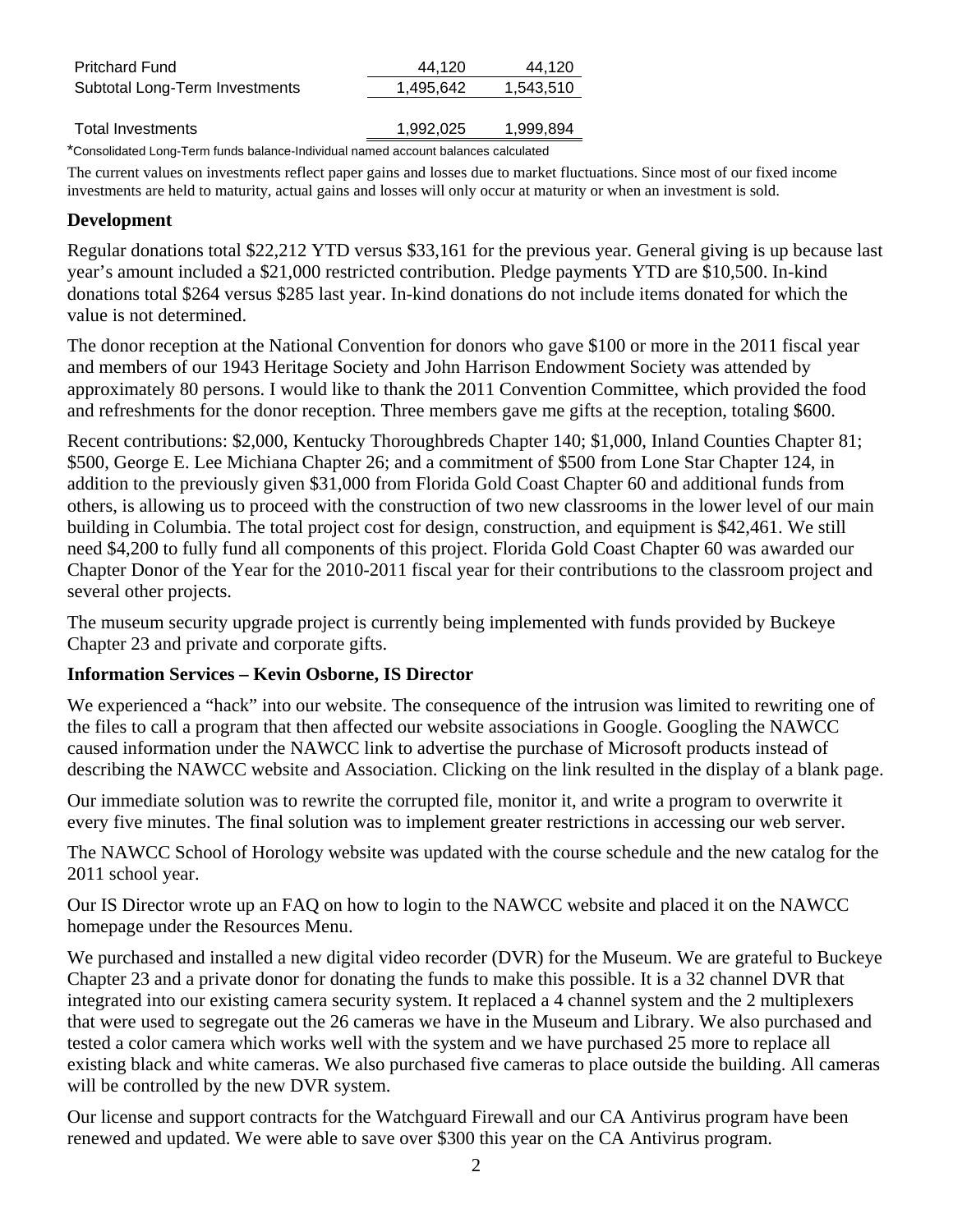## **School of Horology – Jim Michaels, School Director**

Classes continued in May with C-1200 (Advanced Clock Repair) for the clock Program and W-1100 (Business and Repair Problems) for the watch program. Graduation was held May 19. In the Clock program one student graduated; the Watch program seven students graduated; and the Combined Watch & Clock program had four students graduate.

The students toured RGM Watch Co. on May 11. Instructor Sam Sherman delivered School of Horology promotional material to Fort Indiantown Gap and spoke at a career fair at Walter Reed. On May 31 Sam was laid off due to insufficient numbers in the incoming watch class to support a second watch instructor.

 The SOH service center has had a steady stream of watch and clock repair work. The service center continues to repair and sell timepieces for customers. Customers often have the timepieces repaired prior to sale. The service center receives a commission off each sale.

### **Museum/Library – Noel Poirier, Museum Director**

The Museum's admission revenue for May was \$4,853. Visitation for May was 1,117 visitors, including 50 NAWCC members (4.5%). NAWCC Store sales for May were \$9,990; this included a large tool order from Shurline Tools. The Museum Director spent much of the month, and continues, drafting an independent strategic plan using templates and examples provided by the American Association of Museums and David Dunn. A draft of this plan should be provided to the Museum Collections Committee in June for comment and then presented to the American Association of Museums Accreditation Commission in July as part of the Museum's Self-Study.

The Museum's online searchable collection database recorded 2,320 searches via the database's website. The Museum presented material for deaccession to the Museum Collections Committee. These were objects that were made redundant by the recent accession of items from the Metsker estate. Laurence Bodenmannm, a curator with the Musée international d'horlogerie, has offered to spend a month this summer working at the Museum. We are finalizing some details of her stay and hope to be able to accommodate her.

The Museum's 2011 exhibit, Clockworks, has been well received since opening in April. Comments in the guest register indicate it is being enjoyed. The exhibit continues to receive good regional press coverage. We are finalizing the schedule for the installation of Found Time, an exhibit of Randall Cleaver's art-clocks that will open to the public in August.

The Gallet Watch Group has agreed to fund a three-month guest curator position at the Museum. This guest curator will be tasked with research, photography, and exhibit development for the Museum wristwatch collection. The Museum will host a delegation from Hamilton Watch in June to discuss how we can assist them in the  $120<sup>th</sup>$  Anniversary of the brand in 2012. This may involve Hamilton's sponsorship of exhibits and events at the Museum and promotion of the Museum and its collection at a special exhibit being planned for New York City in 2012. The Museum Director is finalizing a plan to promote NAWCC membership with Museum visitors; this plan will highlight the local benefits of NAWCC membership.

The Library had 143 visitors for the month and loaned 212 items; 85 research and reference questions were answered, 430 items were donated, and three acquisitions were made.

### **Publications - Diana De Lucca, Editor**

The June *W&C Bulletin* was mailed from Cadmus on Wednesday, June 1 (equipment failure in the bindery prevented the issue from a planned mailing of May 27). The August *W&C Bulletin* was planned in May and will feature part two of an extensively researched article by Bryan Vernimb and Snowden Taylor on the Hopkins Clockmakers of Litchfield and Harwinton, CT, a colorful article by Australian Vivian Kenney, and eight additional feature articles. The August issue will feature the first Mosaic section; three articles from *British Horology Times*, British Horology Chapter 159's newsletter. Future Mosaics will highlight newsletter content from other chapters and reprints about members and chapters from other media sources. Articles for future Bulletins continue to be received, peer reviewed, and processed.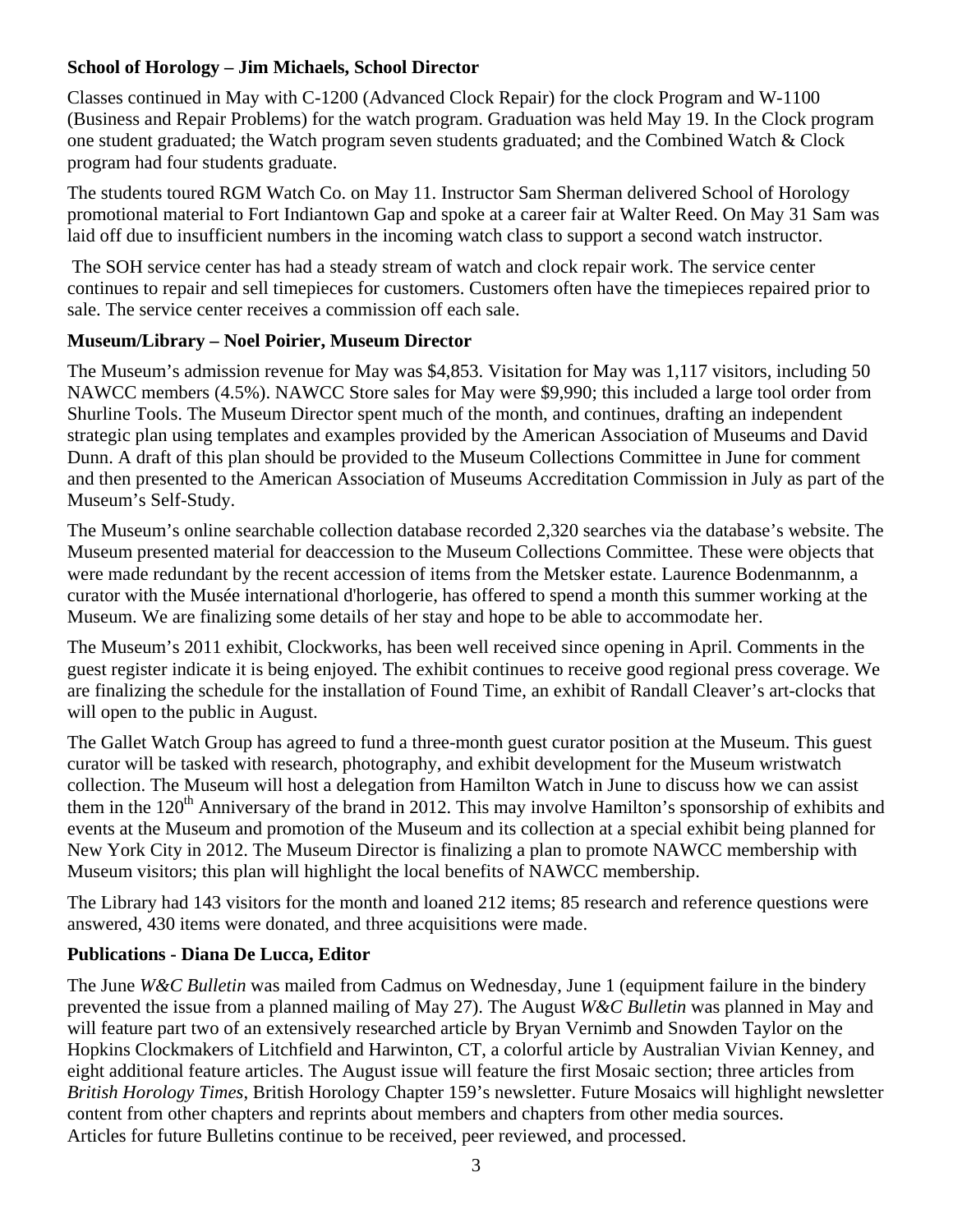The June *MART & Highlights* was delivered to the vendor on Tuesday, March 10. Custom emails, Constant Contact group emails, and letters continue to be sent to Regionals, auction houses, and members to encourage advertising. Tom McIntyre developed a method of exporting *MART & Highlights* advertiser data from all issues for our manipulation in Access and Excel. We used this data to extract email addresses for the past six issues in order to contact advertisers.

The June *MART & Highlights* income was steady compared to the preceding month.

|     | <b>Issue Number</b> Issue Date | Revenue per Issue |
|-----|--------------------------------|-------------------|
| 359 | Apr-11                         | \$25,518.60       |
| 360 | $Jun-11$                       | \$25,469.35       |

Advertising offers will change beginning with the August *MART & Highlights*. The 6for5 offer (buy five ads in advance and receive a sixth ad at no cost) will be offered to line advertisers only and will only be available for the calendar year (no more rolling deadlines).

Display advertisers will be offered the opportunity to pay for a year in advance to receive free advertising on the MART Marketplace, see: http://nawcc.org/index.php/publications/1207. Display advertisers who do not wish to pay for a year in advance may use this service for a \$25 fee each publication cycle.

Richard Watkin's book on watch collecting is now back in-house with author alterations submitted. Philip Balcomb's *The Clock Book* is in process. Spittlers/Bailey *American Clockmaking and Watchmaking by Name and by Place* is still in process. Watchdig.org continues to consume staff time, with staff members filing reports and summaries leading to aggregated links, and all content requiring proofing and/or copyediting. An NAWCC sponsorship program was developed and combined with other promotional advertising material to form a "media kit" for distribution. A watch company database of contact names and locations is in process. A volunteer is working to create a topic database for Watchdig that will allow application of predefined tags to content.

Donor reception invitations were designed. Several business cards were updated. The membership application was updated. A Turkey Hill Experience joint ticket flyer and ad was designed. Donor award plaques were processed. A Museum Happenings ad was created. The School graduation was photographed.

### **Communications – Markus Harris, Communications Director**

Communications continues to maintain the various NAWCC websites, monitoring and troubleshooting all NAWCC online resources, and providing technical advice and individual customer service via phone and email. Communications Director Markus Harris continued working with Higher Logic to coordinate the new upgrade of our Community site, which is almost complete. Constant Contact email blasts were sent for various National and Chapter-level events. Survey materials were monitored for our new watch exam test. Our new Business Member directory computer program was completed and implemented. Various chapter notices and newsletters (printed, mailed and invoiced newsletters for Chapters 11, 134, 1 and 141) were distributed and invoiced, Chapter websites were updated and upgraded, with chapter coordination, as necessary. Developed and sent press releases for Hops 'n' Clocks, the National Convention, June Calendar of Events, Blue Star Museums, the Civil War Workshop, and the School of Horology graduation to area media. Contributed several articles to WatchDig.org.

We contacted Hops 'n' Clocks participants to check on quantities of posters, flyers, and table tents needed, researched Kansas area restaurants for board meeting dining and ascertained BOD RSVP's for National Events, contacted 101 the Rose radio station to coordinate promotion of Hops 'n' Clocks, and handled registration and billing information for the SOH graduation dinner. The department also interacted with the Visitors Center in Kansas to promote the National Convention to the public, dealt with local businesses regarding contributions and door prizes for local Museum and Association events, printed and mailed posters and flyers for Hops 'n' Clocks to participating vendors.